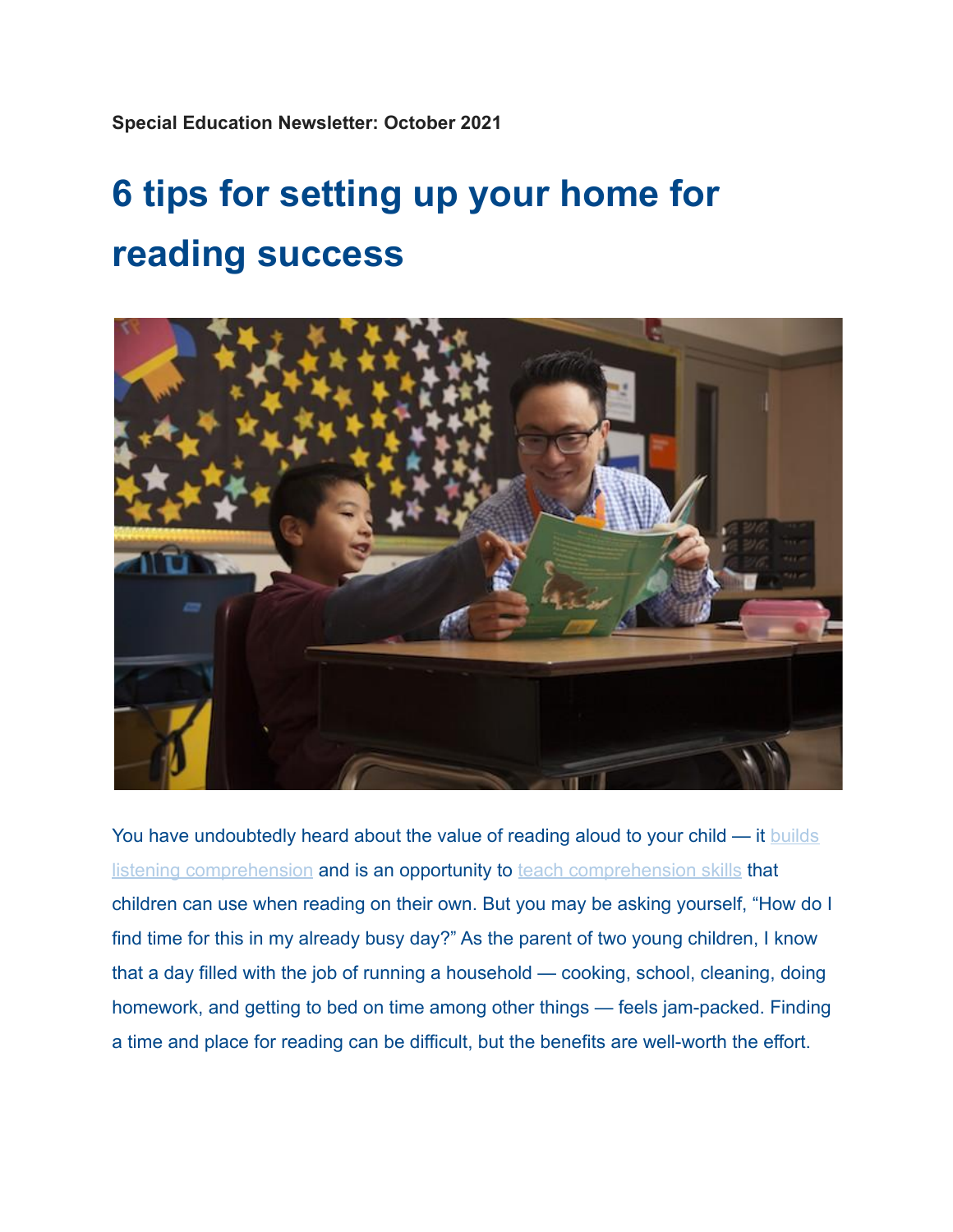Making reading a habit by creating spaces and times for reading can help you, and help your kids remind you, to read together.

## **A lifelong love of reading starts at home**

Making reading an enjoyable routine in your home will help spark a passion for reading in your kid(s). There are some really simple steps even the busiest parents can take to make reading a priority in the home.

- 1. **Find your reading space.** Spaces to read in your home can be as simple as a cozy chair, the kitchen table, or a rug on the floor. Choose a place where there is enough room for you and your child(ren) to sit together, either side-by-side or with your child on your lap. We have a chair in our house that we always call the "reading chair" and whether we're sitting in it to read or it's piled with laundry to fold, having that name is always a reminder to read.
- 2. **Make book bins.** Keep books in bins or boxes in each of these designated reading places around your house so that something to read is always nearby. You can usually find cheap bins big enough to hold books at the dollar store or make your own out of an [old cereal box](https://www.classroomdiy.com/2012/05/diy-magazine-holders.html) or a magazine file from an office supply store. In addition to filling these boxes with books, pencils and notepads or magazines are also great additions that contribute to reading and writing together!
- 3. **Read the same book over a few days.** During busy days of work and school, finding time to read is especially challenging. If you don't have time to read an entire book in one sitting, break it up and read it over the course of several days. Use that as an opportunity to practice reading skills like summarizing to review what happened the last time you read together. While this is a natural strategy with chapter books, it can work for picture books too. My kids often interrupt each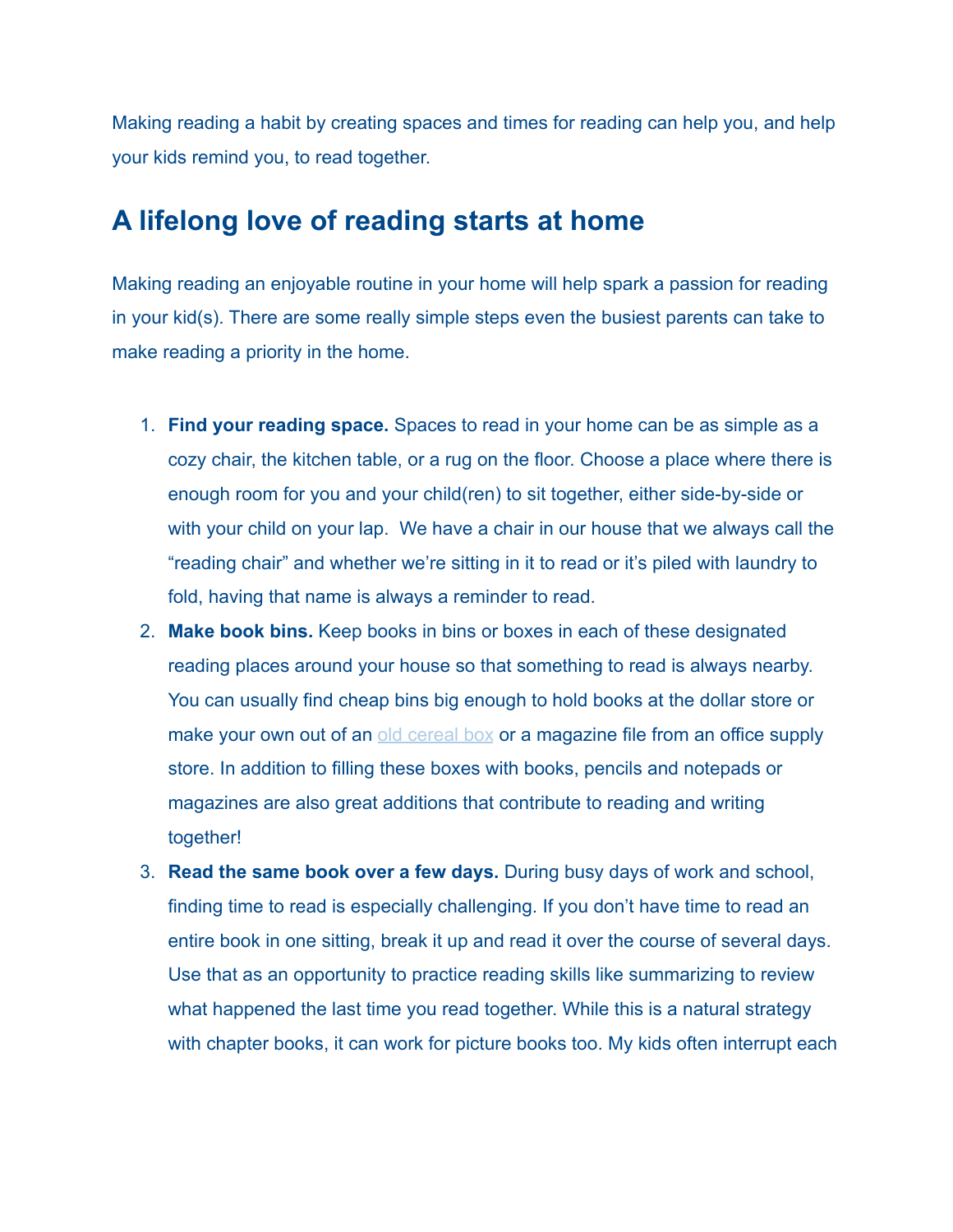other's storytime, and I always put a bookmark in their short picture books to teach them a habit they can carry with them as they grow as readers.

- 4. **Have a reading schedule.** Build routines into your day so that reading becomes part of your daily schedule. Reading a book before bed is a classic tradition but why not read during breakfast, while giving kids a bath, or right after school too? Whichever time you choose, stick with it for a couple weeks so that both you and your child come to anticipate it and can remind one another.
- 5. **Take a trip to the library.** You don't have to make a big financial investment to increase the number of books to read together. Local libraries are an excellent way to refresh the books available to read in your home. Your librarian can help in selecting books that are appropriate for the age of your children and that match their interests. And the best thing about library books is that if you don't like it, you can return it and get something else for free! If there isn't a library near your home, talk to your child's teacher or principal about borrowing books from the school collection. You can also search for a nearby [Little Free Library](https://littlefreelibrary.org/) in your area to build your book collection!
- 6. **Re-read family favorite titles.** There's no need to constantly replenish your book collection with new titles. Re-reading books is beneficial for children, as it allows them to deeply understand the characters and plot of a story while also setting them up to be able to read the book on their own. Even the youngest children can "read" a book to themselves by looking at the pictures and retelling a story familiar to them. Whether you have 10 books or 10,000 books at home, re-reading old favorites can be a fun part of reading together.

## **Reading aloud goes both ways**

Finally, reading aloud does not have to be a one way street. Although your child will certainly love to sit and listen to you read, you can also have them read to you. For preschool-age children, this may mean looking at the pictures of familiar books as they